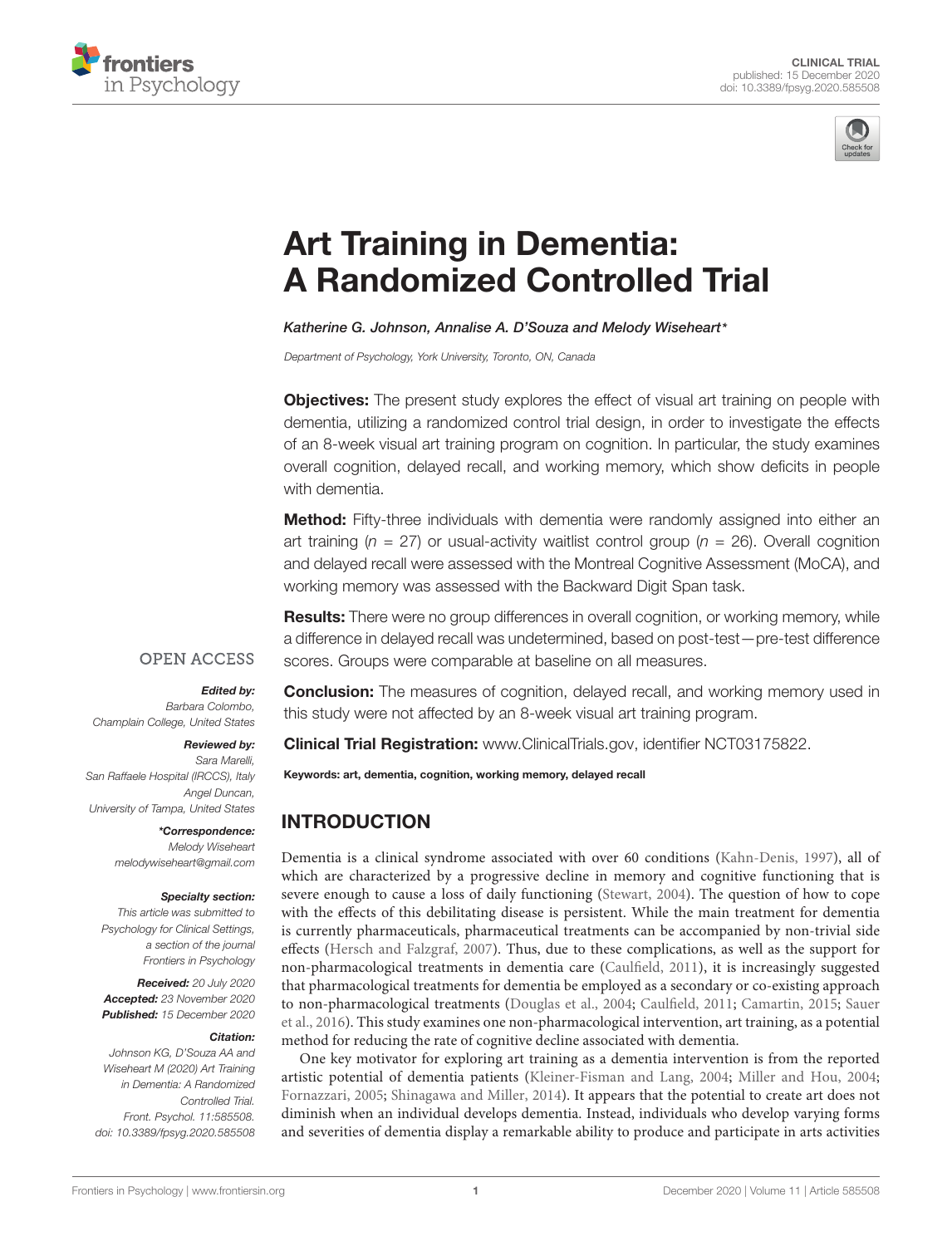[\(Kleiner-Fisman and Lang,](#page-8-6) [2004;](#page-8-6) [Mendez,](#page-8-10) [2004;](#page-8-10) [Fornazzari,](#page-8-8) [2005;](#page-8-8) [Van Buren et al.,](#page-8-11) [2013;](#page-8-11) [Schneider et al.,](#page-8-12) [2019\)](#page-8-12). These reports fit within the known progression of three of the most prevalent forms of dementia: typically, memory and executive function impairments occur first, while visuomotor and severe visuospatial deficits occur later [\(Perry and Hodges,](#page-8-13) [1999;](#page-8-13) [Camic](#page-8-14) [et al.,](#page-8-14) [2014;](#page-8-14) [Chancellor et al.,](#page-8-15) [2014;](#page-8-15) [Ehresman,](#page-8-16) [2014\)](#page-8-16) [1](#page-1-0) . This suggests that by targeting a skill that is unlikely to have decline arts training—maintenance of a skill that is likely to show decline throughout the progression of dementia—cognition may occur, although this claim has yet to be confirmed. Further, arts training would need to be a cognitive exercise for such an effect to be expected.

Since cognitive decline is a core feature of all forms of dementia, assessing the potential cognitive benefits of any dementia intervention is essential. From the mere appreciation of art (receiving and processing information), to the creation of art (processing, planning, manipulating, revising, recalling, and producing an artwork), to the communication that occurs between participants and group members and facilitators (sharing and updating information), art training is intuitively a cognitive exercise that requires multiple cognitive domains including recall [\(Baddeley and Logie,](#page-7-1) [1999;](#page-7-1) [Bhattacharya and](#page-7-2) [Petsche,](#page-7-2) [2002;](#page-7-2) [Pérez-Fabello and Campos,](#page-8-17) [2007;](#page-8-17) [Takahashi and](#page-8-18) [Hatakeyama,](#page-8-18) [2011;](#page-8-18) [Young,](#page-9-0) [2014;](#page-9-0) [Windle et al.,](#page-8-19) [2018a;](#page-8-19) [Schneider](#page-8-12) [et al.,](#page-8-12) [2019\)](#page-8-12). Further, while not yet supported by quantitative data, it has been suggested that working memory is a particularly relevant component of visual art participation: researchers suggest that the mental maintenance and manipulation of visual imagery is of exceptional relevance to artistic ability and production [\(Baddeley and Logie,](#page-7-1) [1999;](#page-7-1) [Pérez-Fabello and](#page-8-17) [Campos,](#page-8-17) [2007;](#page-8-17) [Takahashi and Hatakeyama,](#page-8-18) [2011;](#page-8-18) [Young,](#page-9-0) [2014\)](#page-9-0). However, when considering people with dementia, research on the subject of cognition and art is largely contradictory: a large body of qualitative research reports improved cognition and memory for those who participated in art making or viewing programs [\(Kahn-Denis,](#page-8-0) [1997;](#page-8-0) [Rentz,](#page-8-20) [2002;](#page-8-20) [Kinney and Rentz,](#page-8-21) [2005;](#page-8-21) [Parsa et al.,](#page-8-22) [2010;](#page-8-22) [Peisah et al.,](#page-8-23) [2011;](#page-8-23) [Camic et al.,](#page-8-14) [2014;](#page-8-14) [Cowl and Gaugler,](#page-8-24) [2014;](#page-8-24) [Young et al.,](#page-9-1) [2015;](#page-9-1) [Sauer et al.,](#page-8-5) [2016;](#page-8-5) [Windle et al.,](#page-8-19) [2018a\)](#page-8-19), while only two randomized controlled trials (RCTs) exist and both have shown no such cognitive improvements in people with dementia [\(Rusted et al.,](#page-8-25) [2006;](#page-8-25) [Hattori et al.,](#page-8-26) [2011\)](#page-8-26).

The contradictory nature of the art and dementia literature is troublesome: qualitative research supports cognitive benefits while quantitative RCTs do not<sup>[2](#page-1-1)</sup>. Lack of memory benefits using RCTs is exemplified by two previous studies [\(Rusted et al.,](#page-8-25) [2006;](#page-8-25) [Hattori et al.,](#page-8-26) [2011\)](#page-8-26). The first study is an RCT  $(n = 39)$  comparing a 12-week coloring group to a 12-week calculation drill active control group [\(Hattori et al.,](#page-8-26) [2011\)](#page-8-26). This RCT failed to find benefits of art therapy for logical memory (a subscale of the Wechsler Memory Scale revised; WMS-R) in people with dementia. The second RCT ( $n = 21$ ), which compared a 40-week art therapy intervention to a 40-week usual activity (day center) active control, also failed to find short-term memory differences (via two subtests of the Rivermead Behavioral Memory Test) [\(Rusted et al.,](#page-8-25) [2006\)](#page-8-25). Alternatively, the present study utilizes two separate memory tasks to assess both working (the Backwards Digit Span) and delayed (the delayed recall subsection of the MoCA) memory—both of which are impacted by varying forms of dementia [\(Tuokko et al.,](#page-8-30) [1991;](#page-8-30) [Stewart,](#page-8-1) [2004;](#page-8-1) [Fornazzari,](#page-8-8) [2005\)](#page-8-8).

While there are few art and dementia RCTs, and none have supported the cognitive benefit of art for persons with dementia, dozens of quasi-experimental or observational studies have supported the beneficial connection between art and dementia. However, these studies have notable limitations, including lack of control groups, poorly reported art programming, inadequate methodological detail, and minimal experimental evidence [\(Locher,](#page-8-31) [2007;](#page-8-31) [Chancellor et al.,](#page-8-15) [2014;](#page-8-15) [Windle et al.,](#page-9-3) [2014,](#page-9-3) [2018a,](#page-8-19)[b;](#page-9-2) [Young et al.,](#page-9-1) [2015;](#page-9-1) [Matthews,](#page-8-32) [2016;](#page-8-32) [Sauer](#page-8-5) [et al.,](#page-8-5) [2016\)](#page-8-5). Importantly, RCTs are the gold standard for assessing causality, and are needed to establish whether art training causes the benefits seen in observational studies. To address these methodological issues, the present study used a randomized controlled design with a control group, detailed methods and procedures, rigorous experimental control, assignment concealment, and volunteer blinding. Additionally, following suggested guidelines and approaches, the present study utilized validated and reliable quantitative measures [\(Windle et al.,](#page-8-19) [2018a\)](#page-8-19).

Our objective is to explore the currently unclear relationship between cognition and art for those with dementia. We aim to resolve the confusion caused by the related literature's qualitative and quantitative disconnect by addressing the limitations of previous studies and providing a rigorously designed community-based art training and dementia RCT. By utilizing art training—an area that is unlikely to be heavily affected by varying forms of dementia and that is arguably a cognitive exercise—we expect the experimental participants to demonstrate less decline in overall cognition, delayed recall, and working memory at post-testing.

# MATERIALS AND METHODS

#### **Participants**

A randomized controlled trial assessed two groups of dementia patients: an art training experimental group ( $n = 27$ ) and a usual-activity waitlist control group ( $n = 26$ ). After attrition, 53 individuals were included in the analyses (**[Figure 1](#page-2-0)**) [3](#page-1-2) . Participants

<span id="page-1-0"></span><sup>&</sup>lt;sup>1</sup> Alzheimer's disease [\(Kahn-Denis,](#page-8-0) [1997;](#page-8-0) [Fornazzari,](#page-8-8) [2005\)](#page-8-8), vascular or multiinfarct dementia (depending upon where the stroke-related lesions occurred; [Stewart,](#page-8-1) [2004\)](#page-8-1), and fronto-temporal dementia [\(Kleiner-Fisman and Lang,](#page-8-6) [2004;](#page-8-6) [Fornazzari,](#page-8-8) [2005\)](#page-8-8).

<span id="page-1-1"></span><sup>&</sup>lt;sup>2</sup>The majority of the literature focuses on either an unspecified type of dementia or a specified mixture of dementia types [\(Kahn-Denis,](#page-8-0) [1997;](#page-8-0) [Rentz,](#page-8-20) [2002;](#page-8-20) [Stewart,](#page-8-1) [2004;](#page-8-1) [Kinney and Rentz,](#page-8-21) [2005;](#page-8-21) [Rusted et al.,](#page-8-25) [2006;](#page-8-25) [Byrne and MacKinlay,](#page-7-3) [2012;](#page-7-3) [Ullán et al.,](#page-8-27) [2013;](#page-8-27) [Camic et al.,](#page-8-14) [2014,](#page-8-14) [2015;](#page-8-28) [Young,](#page-9-0) [2014;](#page-9-0) [Flatt et al.,](#page-8-29) [2015;](#page-8-29) [Young](#page-9-1) [et al.,](#page-9-1) [2015;](#page-9-1) [Sauer et al.,](#page-8-5) [2016;](#page-8-5) [Windle et al.,](#page-9-2) [2018b;](#page-9-2) [Schneider et al.,](#page-8-12) [2019\)](#page-8-12).

<span id="page-1-2"></span><sup>&</sup>lt;sup>3</sup>The minimum required attendance was 50% or more classes or participating in at least 4 of 8 weekly lessons, which was our attempt to ensure sufficient dose of intervention while maintaining most participants in the sample. Removing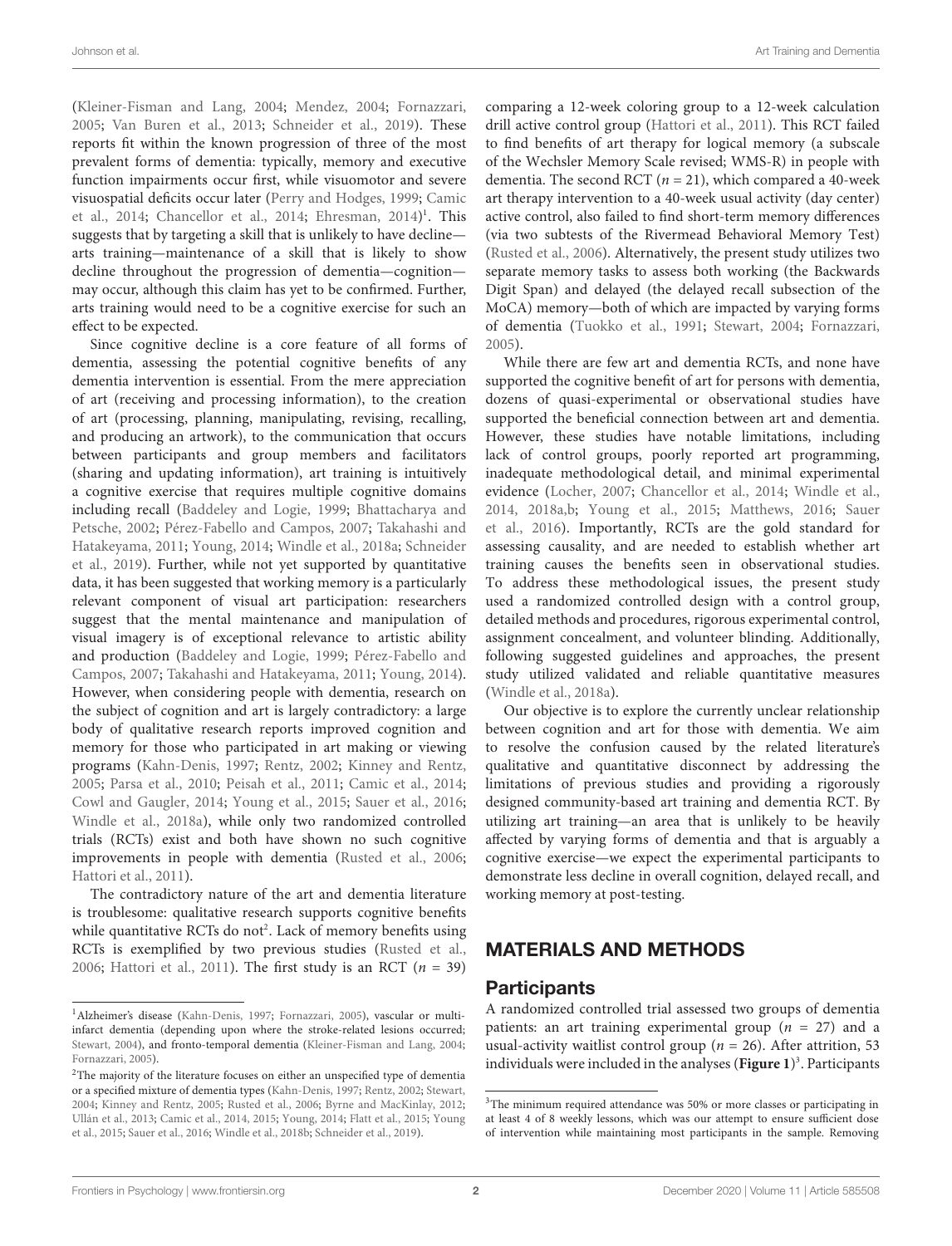

<span id="page-2-0"></span>were randomized into either group with a random number generator using simple randomization.

Recruitment for the project began May 2017. People with dementia were identified by recruited dementia care locations and were later verified via the Mini-Mental State Examination (MMSE; [Folstein et al.,](#page-8-33) [1975\)](#page-8-33) [4](#page-2-1) . Before a potential participant could participate, informative flyers and questionnaires were provided to each recruited location for distribution to participant families and caregivers. Substitute written informed consent was then provided by a potential participant's respective care location via written consent for the project along with a list of approved individuals who could participate. Once potential participants were selected, they were each provided with an explanation of the study via a script and then asked, verbally, if they assented to participating (**[Figure 1](#page-2-0)**).

Each participants' tasks, intervention, and control activities were completed at their respective care facility. Caregivers did not participate in the task sessions or arts programs unless assistance was requested or required (e.g., in the event a participant was having language difficulties, tester volunteers could request assistance from a translator, fitting suggested guidelines) [\(King et al.,](#page-8-34) [2015\)](#page-8-34) [5](#page-2-2) . This research project was

approved by the York University Human Participants Research Sub-Committee, e2017-161, and registered at [ClinicalTrials.gov](https://clinicaltrials.gov) (identifier: NCT03175822).

#### Intervention

The present study's art training program focused on actively learning art terminology and skills while providing participants with the materials and support to draw and collage. The terms that were focused on were the conceptual building blocks of visual art: the elements (space, color, texture, line, shape, form, and value) and principles (emphasis, variety, harmony, movement, rhythm, proportion, balance, and gradation) of design (see [https:](https://osf.io/dpc82/) [//osf.io/dpc82/\)](https://osf.io/dpc82/) [\(Foster,](#page-8-35) [2006\)](#page-8-35).

Each art program occurred 1 h per day, 2 days per week, for 8 weeks, for a total of 16 sessions. This is in between the 12 and 40 sessions used in the two previous art-dementia RCTs [\(Rusted et al.,](#page-8-25) [2006;](#page-8-25) [Hattori et al.,](#page-8-26) [2011\)](#page-8-26). Further, while these RCTs failed to provide quantitative evidence [\(Rusted et al.,](#page-8-25) [2006;](#page-8-25) [Hattori et al.,](#page-8-26) [2011\)](#page-8-26), qualitative dementia research utilizing an 8-week timeframe have provided support for art's beneficial effect on cognition [\(Camic et al.,](#page-8-14) [2014,](#page-8-14) [2015;](#page-8-28) [Young,](#page-9-0) [2014;](#page-9-0) [Young et al.,](#page-9-1) [2015\)](#page-9-1). Each week focused on one specific activity, as suggested by the literature [\(Sauer](#page-8-5) [et al.,](#page-8-5) [2016\)](#page-8-5), focusing on one element and one principle of design (**[Table 1](#page-3-0)**). In addition to reflecting the related literature, the duration of the program (8 weeks, twice-per-week) was selected so that all eight principles and seven elements of design could be covered and focused on at least twice, while the 1-h duration was selected based on dementia location feedback and a review of the related literature [\(Rusted et al.,](#page-8-25) [2006;](#page-8-25) [Hattori et al.,](#page-8-26) [2011\)](#page-8-26). Each class offered an introduction (when the terms and activities of the day were explained), art-making (when the participants were invited to engage in the week's activity), and interactive discussion (where willing participants could have their artwork shown to the group and relayed back to the week's terms and activities) as suggested by the related literature [\(Flatt et al.,](#page-8-29) [2015\)](#page-8-29). Art programs were structured to capture the many factors involved in artistic activities: from those related to the physical artwork (e.g., balance, color, proportion) to the discussion of the physical artwork's connection to artistic trajectories and personal and social contexts during group interaction and discussions [\(Ullán et al.,](#page-8-27) [2013\)](#page-8-27).

Artworks were offered back to the participant and/or participant's respective location at the end of the program, following protocols in the related literature [\(Ullán et al.,](#page-8-27) [2013;](#page-8-27) [Sauer et al.,](#page-8-5) [2016\)](#page-8-5). All art programs were free for participants. The materials were supplied by the project's lead researchers and all time was volunteered: one arts instructor volunteer, one art class assistant volunteer, and one art class observer volunteer—reflecting the structure of identical studies [\(Byrne](#page-7-3) [and MacKinlay,](#page-7-3) [2012\)](#page-7-3). When each experimental art program began, a maximum size of eight participants per program was set. However, group sizes did fluctuate throughout the research

the nine participants whose attendance was less than 75% of classes did not meaningfully change effect sizes, which remained near zero.

<span id="page-2-1"></span><sup>&</sup>lt;sup>4</sup>The visual stimuli of the MMSE were enlarged and shown one at a time based on population and location requirements. In addition, the orientation section reflected the locations of the study (Canadian in non-hospital locales).

<span id="page-2-2"></span><sup>&</sup>lt;sup>5</sup>Inclusion criteria for each recruited location included the ability for participants to understand and communicate in English—to varying fluencies—so that they

could take part in the assent process, testing questions, and lessons provided during art programming.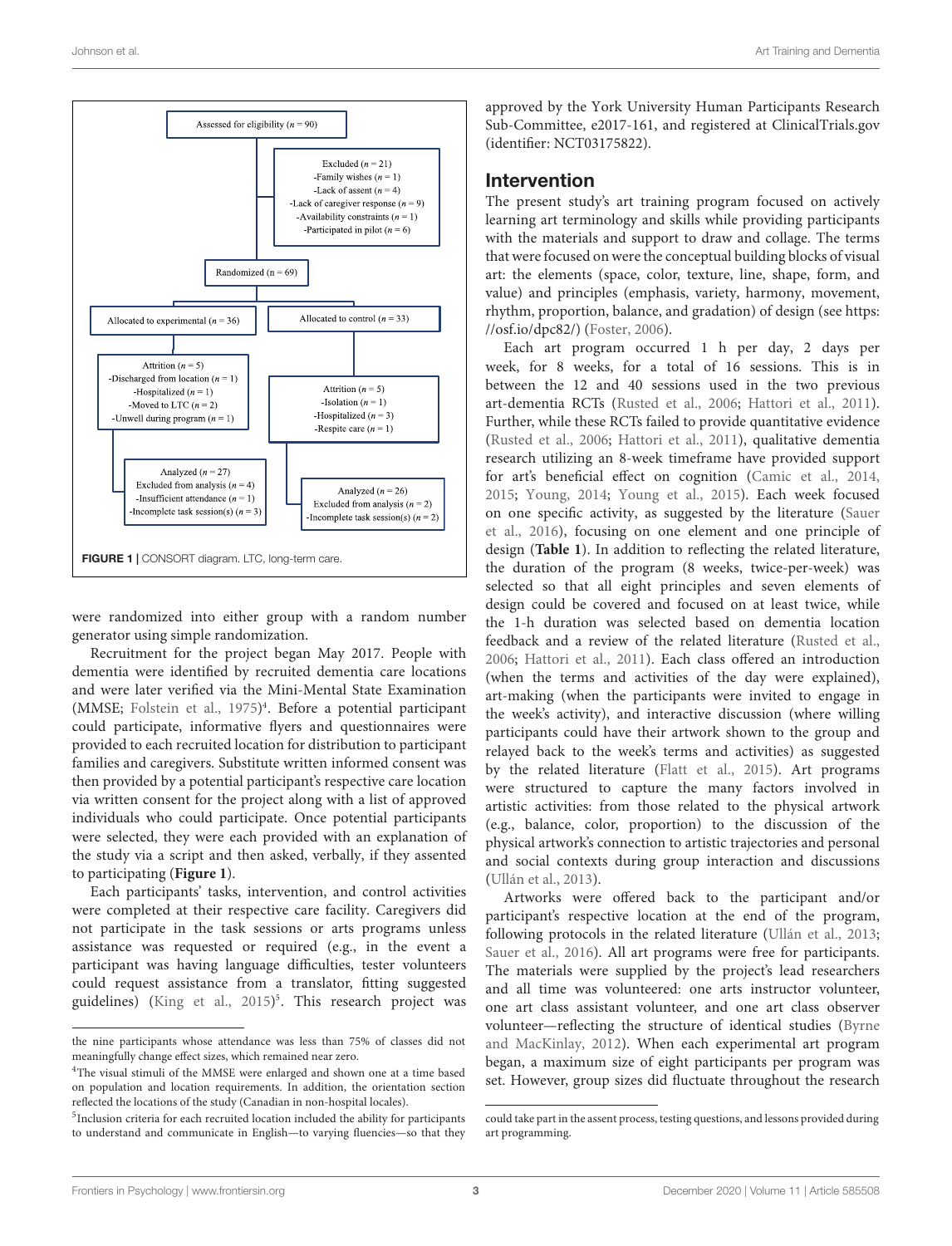#### <span id="page-3-0"></span>TABLE 1 | Visual art intervention curriculum.

| Week  | <b>Term explanation</b>                                                                                                                                                                                              | <b>Activity</b>                                                                                                                                                                                                                                                                                                                                                                                                                                                                                                                                                                                                                                                                                                                                                                                                                                                                                                                         |
|-------|----------------------------------------------------------------------------------------------------------------------------------------------------------------------------------------------------------------------|-----------------------------------------------------------------------------------------------------------------------------------------------------------------------------------------------------------------------------------------------------------------------------------------------------------------------------------------------------------------------------------------------------------------------------------------------------------------------------------------------------------------------------------------------------------------------------------------------------------------------------------------------------------------------------------------------------------------------------------------------------------------------------------------------------------------------------------------------------------------------------------------------------------------------------------------|
| One   | Space: Positive and negative parts of an<br>artwork that are distinct. Space can also<br>provide depth in an artwork. Emphasis:<br>Combining elements in a way that highlights the<br>contrast between the elements. | White on Black Tracing: Instructors will bring in flat wooden objects, white and light-colored<br>pencil crayons, and a stack of black paper. The paper will be placed in front of each<br>participant's seat, and the objects will be placed in the middle of the table. First, participants will<br>be asked to choose an object that they like, then the instructor will instruct the participants to<br>trace their respective objects onto the black paper and make a scene of their choosing with<br>their traced shapes.                                                                                                                                                                                                                                                                                                                                                                                                         |
| Two   | Color: Consists of hue (name), value (lightness<br>or darkness of the hue), and intensity<br>(brightness and purity of the hue) Variety:<br>Diversity and contrast of different elements.                            | Flat Object Coloring: Instructors will bring in flat wooden objects, markers and pencil crayons.<br>The objects, markers and pencil crayons will be placed in the middle of the table. First,<br>participants will be asked to choose an object that they like, then the instructor will instruct the<br>participants to color in their objects. At the same time, participants will be encouraged to pass<br>along an additional object, with each participant coloring in one area of the object at a time<br>before passing it on to the next participant, and the next participant, and so on.                                                                                                                                                                                                                                                                                                                                      |
| Three | Texture: The feeling of surfaces, or what a<br>surface looks like it feels like. Harmony: The<br>combination of similar elements within an<br>artwork to highlight their similarities.                               | Fabric Collage: Instructors will bring in fabric, scissors, glue sticks, white paper, markers and<br>pencil crayons. The white paper will be placed in front of each participant's seat, and the fabric,<br>glue sticks, markers and pencil crayons will be placed in the middle of the table. First,<br>participants will be asked to choose fabrics they like, then the instructor will instruct the<br>participants to make a picture with their selected fabric on their paper. Using markers and pencil<br>crayons is also encouraged.                                                                                                                                                                                                                                                                                                                                                                                             |
| Four  | Line: A mark moving in space. Lines can be<br>literal or abstract. Movement: Creates action<br>within an artwork and guides the art-viewer's<br>eyes through an artwork.                                             | Tape Maze: Instructors will bring in line mazes, white paper, markers and pencil crayons. The<br>mazes will be placed in front of each participant's seat, and the white paper, markers and pencil<br>crayons will be placed in the middle of the table. First, participants will be asked to move their<br>finger or a pencil/marker through the maze, then instructors will instruct the participants to<br>create their own line drawings on the separate pieces of white paper. Continuing to draw on the<br>maze is also acceptable.                                                                                                                                                                                                                                                                                                                                                                                               |
| Five  | Shape: A two-dimensional image. Rhythm:<br>Repetition of elements in an artwork that<br>creates visual movement, tempo, or beat.                                                                                     | Making shapes with Shapes: Instructors will bring in flat paper shapes, glue sticks, white paper,<br>and markers and pencil crayons. The white paper will be placed in front of each participant, and<br>the paper shapes, glue sticks, markers and pencil crayons will be placed in the middle of the<br>table. Participants will be asked to use the shapes to create images (such as houses,<br>butterflies, etc.) on the white paper.                                                                                                                                                                                                                                                                                                                                                                                                                                                                                               |
| Six   | Form: A three-dimensional image which<br>includes height, width and depth. Proportion:<br>The relationship of elements to the entire<br>artwork and to each other.                                                   | Object and People Proportion: Instructors will bring in white paper, props, markers and pencil<br>crayons. The white paper will be placed in front of each participant's seat, and the props,<br>markers and pencil crayons will be placed in the middle of the table. To discuss proportion, the<br>instructor and their class volunteer will stand together in front of the group. Once there, the<br>instructor will ask the volunteer to stand behind them, then in front of them. The instructor will<br>then use the props to show the same principle. Then, instructors will ask participants to draw<br>proportion-related scenes on white paper. Props may be used for tracing.                                                                                                                                                                                                                                                |
| Seven | Form: A three-dimensional image which<br>includes height, width and depth. Balance:<br>Combining elements to create equilibrium in an<br>artwork.                                                                    | Flat Image Team Organization: Instructors will bring in white paper, one large poster board, form<br>stickers, markers and pencil crayons. A black line down the middle will split the poster board<br>into two halves. All items, except the white paper, will be placed in the middle of the table. The<br>instructors will then ask each half of the table (one half on one side of the board, the other on<br>the other side) to take turns using the form stickers to "balance" the board (e.g., if the right-side<br>places a large pink sticker on their side, the left-side places a large pink sticker on their side).<br>Participants will match the other group's sticker choice (based on color, shape or size) before<br>choosing their own. The sticker balancing activity will go on until the board is filled. Participants<br>will then be given paper and asked to draw similar "balanced" images on the white paper. |
| Eight | Value: The lightness and darkness of tones and<br>colors. Gradation: The gradual change of<br>elements.                                                                                                              | Example Copying: Instructors will bring in markers, pencil crayons, white paper, and white paper<br>with shapes on them; half with examples of value gradation (a square and circle that transitions<br>from black to white) and half with empty shapes (an empty square and circle). The white paper<br>with shapes will be placed in front of each participant, and the white paper, markers and pencil<br>crayons will be placed in the middle of the table. Instructors will then ask participants to fill in the<br>blank shapes like the gradation examples provided (gradation examples can also be colored).                                                                                                                                                                                                                                                                                                                    |

project due to missed sessions (e.g., due to illness) and attrition. Nonetheless, the volunteer to participant ratio was never lower than 1:4. Group size was considered heavily, based on discussions with dementia programming experts and the related literature [\(Caulfield,](#page-8-3) [2011;](#page-8-3) [Ullán et al.,](#page-8-27) [2013;](#page-8-27) [Camic et al.,](#page-8-28) [2015;](#page-8-28) [Flatt et al.,](#page-8-29) [2015;](#page-8-29) [Hazzan et al.,](#page-8-36) [2016;](#page-8-36) [Windle et al.,](#page-9-2) [2018b\)](#page-9-2). Further, the volunteers' focus was to encourage and engage the participants, not their fellow volunteers, to avoid complications noted in similar studies [\(Byrne and MacKinlay,](#page-7-3) [2012\)](#page-7-3).

The curriculum was carefully created to support the learning of new skills and understanding, while still stimulating and engaging in order to trigger potential cognitive mechanisms, with input provided by a collaborative group of artists, psychologists, and dementia experts: artist and instructor S. Wiseheart; artist, professor, and experimental psychologist M. Wiseheart; arts researcher and experimental psychologist A. D'Souza; dementia expert A. Ubell; and artist, instructor, and arts and dementia researcher K. Johnson. Each element is introduced in an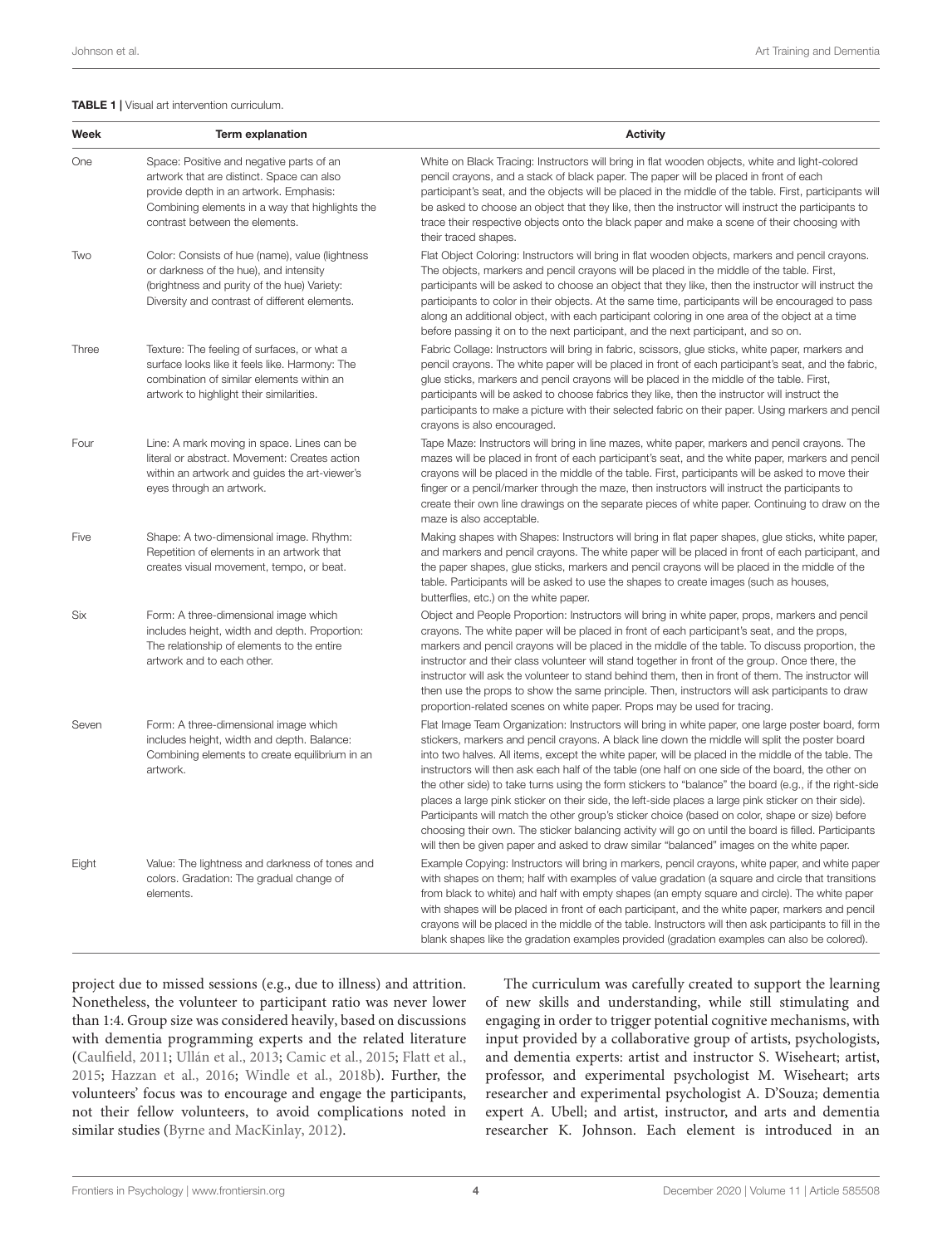intentional order; from the use of space, to using color and texture to fill that space, to introducing lines into that space, to using lines to create shapes, to using shapes to create forms, to using value to fill those forms. Similarly, the principles are introduced in an intentional order: from emphasizing a single element, to a variety of elements, to using a variety of similar elements to create harmony, to using harmonious elements to create movement, to turning that movement into rhythm, to considering the proportions, balance, and gradation of the overall image. Further, each element and principle was paired together to highlight and illustrate each other in a coherent and understandable way: using space to create emphasis; using a variety of colors; creating harmony with similar textures; creating movement with lines; creating rhythm with repeated shapes; creating proportion with different sized forms; creating balance with forms; and creating gradual change with values.

In tune with art's advantageous flexibility, programs were created in order to foster creativity and enable participation malleability. A key aspect of the project's intervention was its suitability for those with varying types and severities of dementia as well as those with varying artistic backgrounds. To ensure flexibility and realistic applications, participants who arrived late, needed breaks, or wished to leave early or stay late were not excluded from the study. While participants were guided and instructed regarding each week's activity, novel creativity was never halted, instead it was encouraged and adapted into the program. Participants were able to decide on their level of engagement in the program, ranging from sitting with the group while being exposed to the art lessons, art supplies, learning tools, group discussions and imagery, to doing all that while creating multiple artworks each day and showing their work at the end of the class. This is in line with the related literature, with a focus on supporting participant growth, success, individuality, and personhood; highlighting participants' active contributions and strengths as opposed to emphasizing their limitations [\(Ullán](#page-8-27) [et al.,](#page-8-27) [2013;](#page-8-27) [Flatt et al.,](#page-8-29) [2015;](#page-8-29) [Sauer et al.,](#page-8-5) [2016;](#page-8-5) [Schneider et al.,](#page-8-12) [2019\)](#page-8-12).

Materials were carefully selected: markers, pencil crayons, stickers, and glue sticks were non-toxic; material sizes were considered and small objects were avoided to ensure a safe program; poster board was used instead of standard paper for collage activities to provide more stability for the artworks; and textured mazes were used to illustrate the terms "movement" and "line," with tape creating the lines on the page for a textural cue.

While the experimental participants were engaged with the art training program, the active control participants were offered their respective location's usual activities (e.g., group singing, exercises, independent activities such as reading or knitting, etc.) following suggested guidelines [\(Young,](#page-9-0) [2014\)](#page-9-0) and practice [\(Rusted et al.,](#page-8-25) [2006\)](#page-8-25).

#### Testing

Before and after the art programs or control activities, participants completed assessments. The WAIS-IV Backward Digit Span [\(Rankin et al.,](#page-8-37) [2007;](#page-8-37) [Fernandez-Duque and Black,](#page-8-38) [2008;](#page-8-38) [Huntley and Howard,](#page-8-39) [2010\)](#page-8-39) was used to measure working memory and the Montreal Cognitive Assessment (MoCA)

[\(Nasreddine et al.,](#page-8-40) [2005\)](#page-8-40) was used to measure overall cognitive function<sup>[6](#page-4-0),[7](#page-4-1)</sup>. The MoCA's delayed recall subsection was also used to measure delayed recall. The tasks used are validated and reliable quantitative measures selected based on dementia expert feedback and the assessments' appropriateness for people with varying dementia types [\(Folstein et al.,](#page-8-33) [1975;](#page-8-33) [Nasreddine et al.,](#page-8-40) [2005;](#page-8-40) [Rankin et al.,](#page-8-37) [2007;](#page-8-37) [Fernandez-Duque and Black,](#page-8-38) [2008;](#page-8-38) [Huntley and Howard,](#page-8-39) [2010;](#page-8-39) [Matthews,](#page-8-32) [2016;](#page-8-32) [Windle et al.,](#page-8-19) [2018a\)](#page-8-19). Although infrequent, if a participant was unavailable or uninterested in completing a task session 1 day, their session was rebooked when possible and attempted again.

#### Volunteers

Twenty-six volunteers assisted with the research project. All volunteers were blind to participant condition and study hypotheses<sup>[8](#page-4-2)</sup>. Volunteers were interviewed, reference-checked, vulnerable sector checked, tuberculosis tested, and carefully trained with multiple training sessions, with instructors and testers attending mandatory knowledge assessment sessions before beginning to volunteer. All full-time volunteers were provided with a dementia orientation by an expert in the field before they began volunteering, while substitute volunteers were provided with an introductory visit and tour of an assisted-living building before volunteering.

#### Outcome Evaluation

Pre-testing occurred the week of and the week before each respective art program began, observations occurred during each respective program and testing session, and post-testing occurred the week of and the week after each respective art program ended. Task data were recorded by one primary volunteer data recorder and three secondary data recorder volunteers, with an inter-rater reliability between the primary and secondary data recorders averaging above 90% for each quantitative task. Where nonidentical, task scores were averaged. All data entry volunteers were provided with training before beginning data entry.

Data analyses were completed using JASP, a graphical user interphase (GUI) for R [\(Fu et al.,](#page-8-41) [2020\)](#page-8-41). Qualitative analyses investigating the behavioral and psychological effects of art training were also recorded by the primary data recorder and were coded using thematic analysis, but are not reported here (reported at [https://osf.io/dpc82/\)](https://osf.io/dpc82/).

The results of the MoCA and Digit Span were analyzed with an independent samples t-test, assessing the differences between the experimental and control group by comparing the groups' difference score means (post—pre). Independent samples t-tests were also completed for baseline MoCA, Digit Span, and MMSE

<span id="page-4-0"></span> $^6\!$  The visual stimuli of the MoCA were enlarged and shown one at a time based on population and location requirements.

<span id="page-4-1"></span> ${\rm ^7The}$  body part pointing task [\(Matthews,](#page-8-32) [2016\)](#page-8-32) was also utilized. However, due to the resulting high number of binary results (with participants either scoring 100 or 0%) the task's results were largely meaningless and will not be reported here. For details, see a fuller description of the results [\(Johnson,](#page-8-42) [2018\)](#page-8-42).

<span id="page-4-2"></span><sup>&</sup>lt;sup>8</sup>Both groups received the same assessments and volunteers were not aware of when interventions occurred. Study hypotheses were not revealed to volunteers until their time on the project was concluded.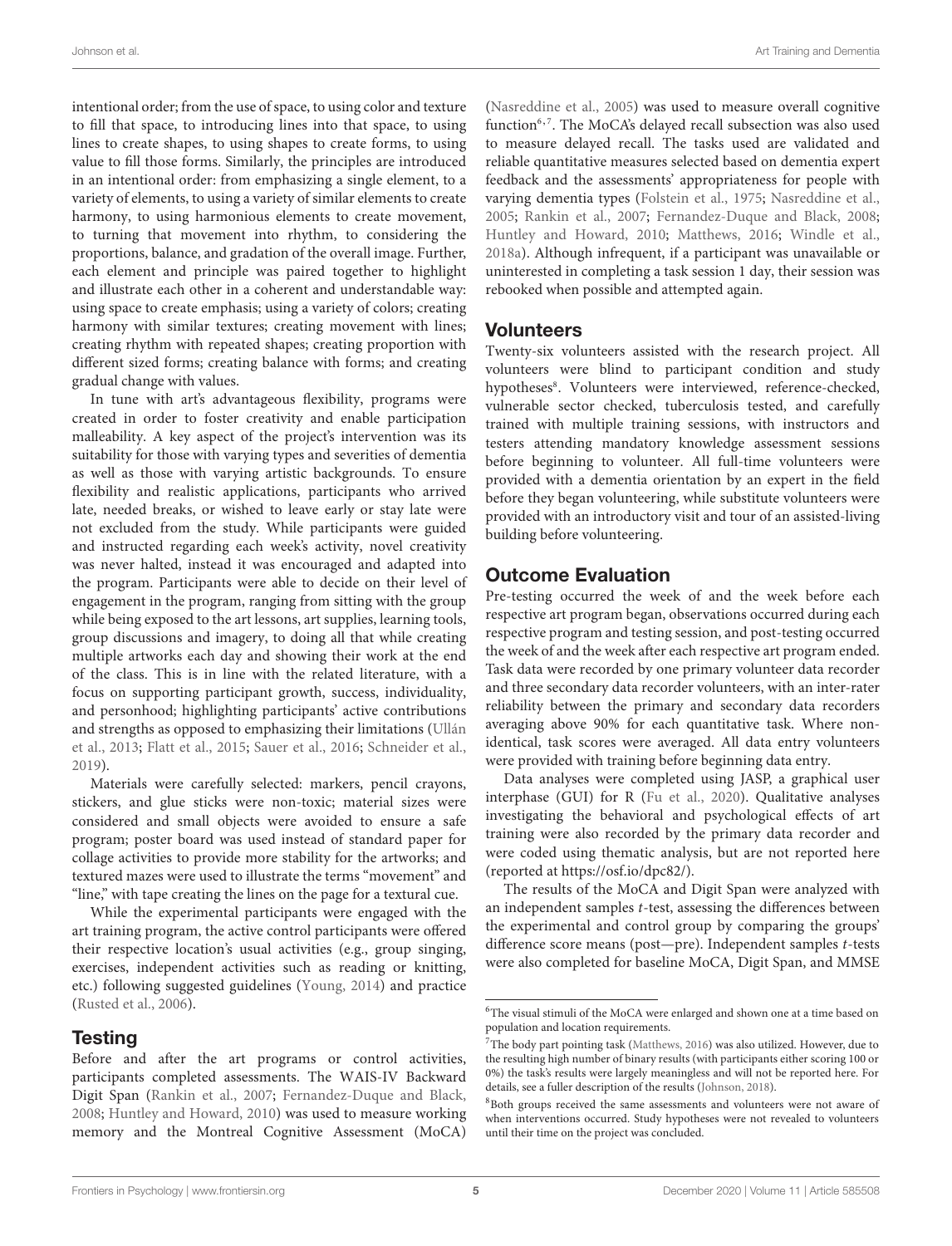scores to ensure that both groups were comparable at baseline<sup>[9](#page-5-0)</sup>. All tasks met this requirement. Bayesian statistics, which are able to provide support for both null and experimental hypotheses, were used. Data are available at [https://osf.io/dpc82/.](https://osf.io/dpc82/)

# RESULTS

#### Choice of Prior

The present study used Bayesian analyses. Before beginning the study, we chose a prior that reflected our belief at the time that art training should produce a small effect on cognition, and our predictions matched this belief (i.e., less cognitive decline should occur in the experimental groups rather than the control groups). Thus, as an informed prior, we initially planned to use a normal distribution with a mean of 0.3 and a SD of 0.5. However, since finishing the study, several reviews of the training literature have been published and it has become evident that training programs are unlikely to produce far transfer: a second-order meta-analysis of training programs failed to show far transfer effects, across a wide range of training domains [\(Sala et al.,](#page-8-43) [2019\)](#page-8-43). Therefore, we have chosen to use a normal distribution with a mean of zero and a SD of 0.5 as our prior in reported analyses, since that reflects our beliefs after reading recent meta-analyses. Use of our initial prior resulted in slightly but not meaningfully greater evidence for null results.

#### Sample Size Justification

Using the SSDbain package for R [\(Fu et al.,](#page-8-41) [2020\)](#page-8-41), we computed the number of participants that would be needed to have 80% power to detect an effect size of  $d = 0.3$  with a BF<sub>10</sub> threshold of 3. With a hypothetical sample size of 317, we would reach 80% power for  $BF_{10}$  and 96% power for  $BF_{01}$ . However, with the challenges associated with recruiting those with dementia, in addition to the present study's rigorous methodology, this number of participants could not be recruited. Nonetheless, the present study's improvement on previous art and dementia studies [\(Locher,](#page-8-31) [2007;](#page-8-31) [Chancellor et al.,](#page-8-15) [2014;](#page-8-15) [Windle et al.,](#page-9-3) [2014,](#page-9-3) [2018a,](#page-8-19)[b;](#page-9-2) [Young et al.,](#page-9-1) [2015;](#page-9-1) [Matthews,](#page-8-32) [2016;](#page-8-32) [Sauer et al.,](#page-8-5) [2016\)](#page-8-5), as well as its contextually large sample size  $[n = 39]$  [\(Hattori et al.,](#page-8-26) [2011\)](#page-8-26) and  $n = 21$  [\(Rusted et al.,](#page-8-25) [2006\)](#page-8-25)], support the importance of its completion and value of its conclusions amongst the comparable data.

# Pilot Project

A pilot was completed prior to beginning the preset study [\(Matthews,](#page-8-32) [2016\)](#page-8-32). The pilot assessed the cognition of two groups of people with dementia: an experimental art training group  $(n = 9)$ , who participated in an 8-week visual art training program, and a waitlist control group ( $n = 6$ ), who participated in their usual dementia center activities. The results of the pilot study suggested a possible improvement in working memory as a result of art training (as measured by Backward Digit Span post—pre difference scores; experimental,  $M = 1.3$ ,  $SD = 1.7$ ;

waitlist control,  $M = -0.3$ ,  $SD = 0.5$ ). However, the pilot's sample size was too small to draw firm conclusions, with a Bayesian t-test indicating an indeterminate difference between groups,  $BF_{10} = 1.86$ . The pilot study provided information regarding the feasibility and potential of future larger-scale art training projects and laid the groundwork for the present study's duration, measures, training curriculum, and recruitment.

# Baseline Characteristics: Background **Questionnaire**

Participant background characteristics, including sex and age information, are reported in **[Table 2](#page-6-0)**. Baseline MMSE scores documented participant dementia severity according to their surrogate Clinical Dementia Rating Scale scores: 26–29 questionable dementia, 21–25 mild dementia, 11–20 moderate dementia, 0–10 severe dementia [\(Perneczky et al.,](#page-8-44) [2006\)](#page-8-44). Any individual falling within the questionable range was crossreferenced with their questionnaire data to confirm diagnosis. The experimental  $(M = 13.6; SD = 7.1)$  and control groups  $(M = 13.3; SD = 6.6)$  were deemed comparable based on having nearly identical MMSE scores, even though statistical evidence for equivocal scores was weak,  $BF_{10} = 0.487$ ,  $d = 0.044$  [-0.49, 0.58]. There were a mix of dementia types included in the study, including Alzheimer's disease and vascular dementia<sup>[10](#page-5-1)</sup>, and the severity of dementia for both groups ranged from mild to severe.

# Overall Cognition: MoCA

There is weak evidence that overall cognition, measured by MoCA post—pre difference scores, did not differ between the experimental ( $M = 0.37$ ;  $SD = 2.7$ ) and waitlist control groups  $(M = 0.23; SD = 3.2), BF_{10} = 0.487, d = 0.047 [-0.49, 0.59].$  There is weak evidence that pre-test scores also did not differ between groups,  $BF_{10} = 0.496$ ,  $d = 0.076$  [-0.46, 0.62]. Thus, it is twice as likely that both groups performed identically on the MoCA than that they performed differently, which suggests that overall cognition was not affected by 8 weeks of visual art training. Preand post-test results for the MoCA can be found in **[Table 3](#page-6-1)**.

# Delayed Memory: MoCA Delayed Recall

Delayed recall was measured by MoCA delayed recall post—pre difference scores. Based on our findings, it is indeterminate whether delayed recall differed between experimental  $(M = -0.093; SD = 0.68)$  and waitlist control groups  $(M = 0.15;$  $SD = 0.61$ ,  $BF_{10} = 1.003$ ,  $d = -0.38$  [-0.92, 0.17]. Performance was at or near floor on this task, making it impossible to interpret results. Pre- and post-test results for the MoCA's delayed recall subsection can be found in **[Table 3](#page-6-1)**.

# Working Memory: Digit Span

There is weak evidence that working memory, measured by Backward Digit Span post—pre difference scores, did not differ between the experimental ( $M = -0.037$ ; SD = 1.3) and waitlist control group ( $M = 0.040$ ;  $SD = 1.8$ ),  $BF_{10} = 0.491$ ,  $d = -0.049$ [−0.59, 0.50]. There is weak evidence that pre-test scores did not

<span id="page-5-0"></span><sup>9</sup>MMSE scores were used for dementia diagnosis confirmation purposes as well as group matching comparison.

<span id="page-5-1"></span><sup>10</sup>While dementia type information was requested, most dementia types were either unspecified or unprovided.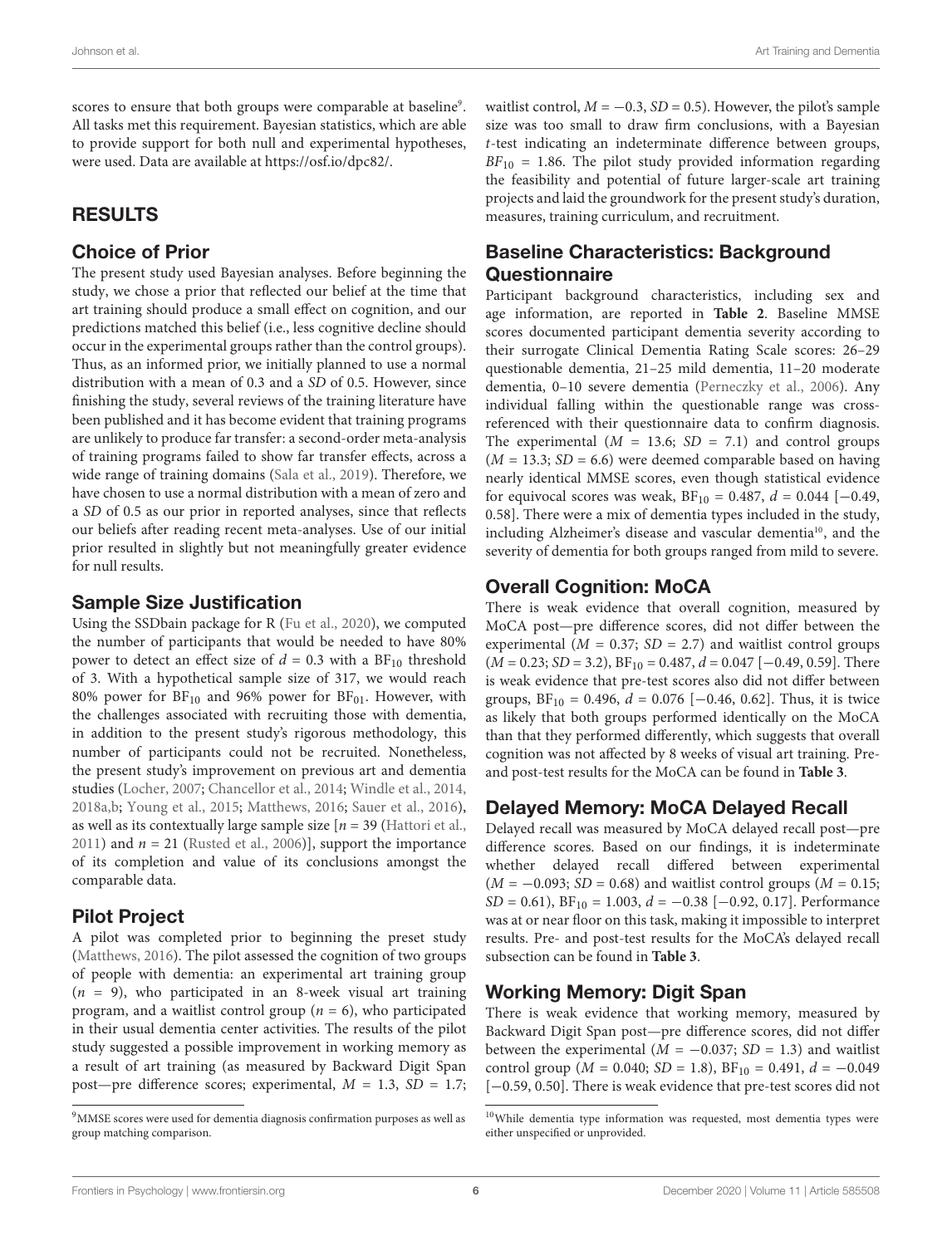#### <span id="page-6-0"></span>TABLE 2 | Participant demographic information.

|              | N                        | <b>Sex</b> | <b>MMSE (SD)</b> | Dementia severity | Dementia type      | Age $b$ (SD) | Age rangeb |
|--------------|--------------------------|------------|------------------|-------------------|--------------------|--------------|------------|
| Experimental | Overall: 27              | F: 16      | 13.6(7.1)        | Questionable: 1   | Unprovided: 6      | 79.7 (8.9)   | 54-90      |
|              | AL:12                    | M: 11      |                  | Mild: 6           | AD: 6              |              |            |
|              | DP:15                    |            |                  | Moderate: 8       | Unspecified: 15    |              |            |
|              |                          |            |                  | Severe: 12        |                    |              |            |
| Control      | Overall: 26 <sup>a</sup> | F: 22      | 13.3(6.6)        | Questionable: 1   | Unprovided: 10     | 82.3 (8.4)   | 66-96      |
|              | AL:8                     | M: 4       |                  | Mild: 3           | AD: 7              |              |            |
|              | DP:18                    |            |                  | Moderate: 13      | AD and Vascular: 1 |              |            |
|              |                          |            |                  | Severe: 9         | Vascular: 1        |              |            |
|              |                          |            |                  |                   | Unspecified: 7     |              |            |

<sup>a</sup>One participant did not complete the Digit Span. <sup>b</sup>In years; 6 experimental and 8 control participants did not provide age information. AL, Assisted-Living Retirement; DP, Day Program; M, Male; F, Female; AD, Alzheimer's disease.

<span id="page-6-1"></span>

|  | <b>TABLE 3</b>   Pre- and Post-test scores for each task according to original assigned group. |  |
|--|------------------------------------------------------------------------------------------------|--|
|  |                                                                                                |  |

|                     | <b>Experimental group</b> |                     | Waitlist control group |                     |
|---------------------|---------------------------|---------------------|------------------------|---------------------|
|                     | Pre-test mean (SD)        | Post-test mean (SD) | Pre-test mean (SD)     | Post-test mean (SD) |
| MMSE                | 13.6(7.1)                 | NA (NA)             | 13.3(6.6)              | NA (NA)             |
| MoCA                | 8.8(7.5)                  | 9.2(8.0)            | 8.3(5.7)               | 8.5(5.9)            |
| MoCA delayed recall | 0.50(1.1)                 | 0.41(1.3)           | 0.0(0.0)               | 0.15(0.61)          |
| Backward Digit Span | 2.6(2.4)                  | 2.6(2.4)            | 2.7(2.6)               | 2.8(2.8)            |

differ between groups,  $BF_{10} = 0.492$ ,  $d = -0.051$  [-0.60, 0.49]. Thus, it is twice as likely that both groups performed identically on the Backward Digit Span than that they performed differently, which suggests that working memory was not affected by 8 weeks of visual art training. Pre- and post-test results for the Backward Digit Span can be found in **[Table 3](#page-6-1)**.

# **DISCUSSION**

We found no quantitative benefits from 8 weeks of arts training on overall cognition, working memory, or delayed recall. These results suggest that previous RCT failures to find cognitive or memory benefits from arts interventions were not due to their specific test choices, as we have replicated these studies using alternate measures. Further, we used a strong arts training intervention designed by a team of experts in art, dementia, and teaching, making it unlikely that lack of intervention quality explains our null findings.

While the present study did not find quantifiable cognitive improvements for those who participated in arts training, it is important to highlight the achievement of the study's mere completion and the artistic potential of dementia patients. The present study provided an arts training program to multiple dementia care locations, successfully providing an educational experience to those with varying types and severities of dementia. The program provided an opportunity for student volunteers to support, teach, and learn from the participants they encountered, providing a gateway for people in the community to help and engage with individuals in the dementia care setting—and vice versa. The program provided the means for participants to learn,

create, and share, all while keeping their creations at no cost to them. Regardless of cognitive effects, the art program provided an opportunity for even the most severely compromised participant to engage, create, and share with their peers and members of their community.

While our quantifiable measures found no cognitive effects, it is understandable how studies utilizing qualitative analyses have supported art's cognitive impact: by participating in art, learning about terms and techniques, completing art projects and/or engaging with your peers in art discussions, are these participants not engaging in a cognitive exercise?<sup>[11](#page-6-2)</sup> While these effects may not be seen at post-testing with quantitative measures, or perhaps at all via quantitative analysis, future research should explore the immediate quantifiable effects of arts interventions.

The present study addressed the limitations of the pilot project, where a potential working memory benefit was found but was unsubstantiated based on the pilot's small sample size. Utilizing the knowledge gained from the pilot study, including refining the task battery and more than tripling the sample size, the present study found a null effect for working memory differences between groups. Thus, we conclude that the pilot's possible working memory benefit was a false positive resulting from the pilot's small sample size, emphasizing the importance of having sufficient sample size within dementia RCTs.

A limitation of the present study is the lack of dementia type information. Although dementia type was requested, multiple reports were left either unanswered or answered with a general

<span id="page-6-2"></span> $^{11}\rm{For}$  details on this from the present study, see [https://osf.io/dpc82/.](https://osf.io/dpc82/)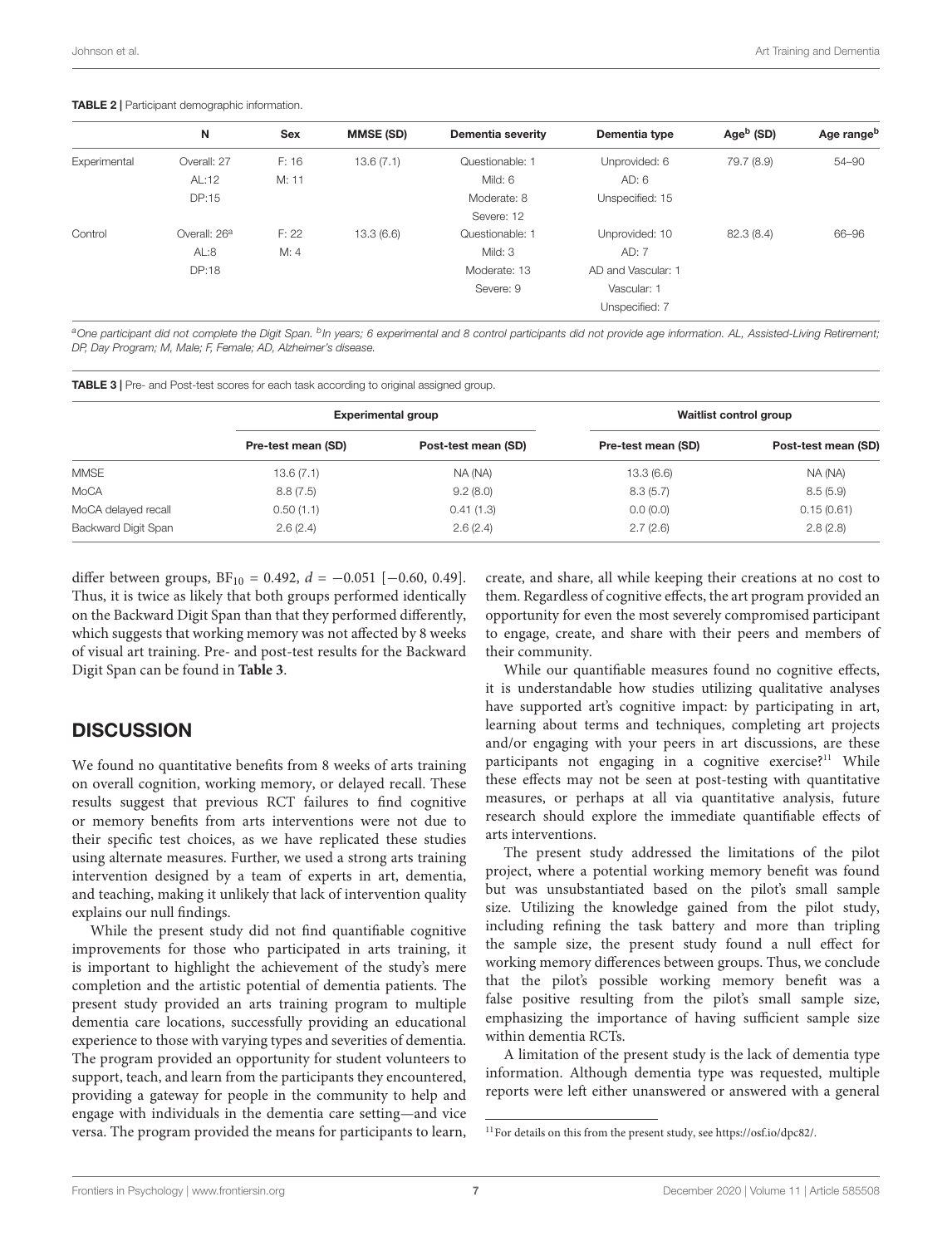"dementia" diagnosis. This limitation is one seen throughout the dementia literature, including the art-dementia literature [\(Kahn-](#page-8-0)[Denis,](#page-8-0) [1997;](#page-8-0) [Rentz,](#page-8-20) [2002;](#page-8-20) [Stewart,](#page-8-1) [2004;](#page-8-1) [Kinney and Rentz,](#page-8-21) [2005;](#page-8-21) [Camic et al.,](#page-8-14) [2014,](#page-8-14) [2015;](#page-8-28) [Young,](#page-9-0) [2014;](#page-9-0) [Flatt et al.,](#page-8-29) [2015;](#page-8-29) [Young](#page-9-1) [et al.,](#page-9-1) [2015;](#page-9-1) [Hazzan et al.,](#page-8-36) [2016\)](#page-8-36), and represents the typical situation within a dementia care environment which includes individuals of varying dementia types. This limitation may be mediated in the future by recruiting from hospital participant pools, where diagnosis would be recorded upon entry, or with better research infiltration into other dementia care locations. For example, if dementia care locations with an interest in research had potential participants screened upon entry, it would enable access to interested persons' diagnosis information at the onset of a research project. This would also potentially provide a greater participant pool, addressing the need for dementia studies with greater sample sizes.

Readers might believe that we failed to examine measures that would show intervention effects. It is entirely possible that a different set of measures would show benefits. However, we believe it extremely unlikely that quantifiable cognitive benefits will occur from art training in a dementia population; two previous studies plus this study failed to show memory benefits utilizing quantitative measures [\(Rusted et al.,](#page-8-25) [2006;](#page-8-25) [Hattori et al.,](#page-8-26) [2011\)](#page-8-26), and a second-order meta-analysis demonstrated a lack of far transfer training benefits regardless of domain or task [\(Sala](#page-8-43) [et al.,](#page-8-43) [2019\)](#page-8-43). Based on these findings, we are confident that our selected measures are not the cause of our null results.

# **CONCLUSION**

When a person develops the symptoms of dementia, loss is inevitable, but that does not mean that loss is all there is. People with dementia often wish to participate in activities, to be a part of something and feel valued, and this wish is not an impossibility. While cognition may be unaffected by art training for those with dementia, the present study remains supportive of dementia arts interventions based on the intrinsic value of learning and engaging in art. Art training programs can bring together the community, both by creating a community within each individual classroom as well as joining those from inside and outside the dementia care location. Art programs provide an easily implemented and patient-accessible program for dementia care locations, utilizing simple low-cost materials, adaptable procedures, and no-cost volunteers. The present study demonstrates the feasibility of arts programming for dementia patients, as well as a testament to the abilities of those with the disease.

#### **REFERENCES**

<span id="page-7-1"></span>Baddeley, A. D., and Logie, R. H. (1999). "Working memory: the multiplecomponent model," in Models of Working Memory: Mechanisms of Active Maintenance and Executive Control, eds A. Miyake and P. Shah (Cambridge: Cambridge University Press), 28–61. [doi: 10.1017/CB09781139174909.](https://doi.org/10.1017/CB09781139174909.005) [005](https://doi.org/10.1017/CB09781139174909.005)

# DATA AVAILABILITY STATEMENT

The dataset generated for this study can be found at [https://osf.](https://osf.io/dpc82/) [io/dpc82/.](https://osf.io/dpc82/)

#### ETHICS STATEMENT

The studies involving human participants were reviewed and approved by the York University Human Participants Research Sub-Committee. Substitute written informed consent was provided by a potential participant's care location via written consent for the project along with a list of approved individuals who could participate. Participants provided verbal assent.

# AUTHOR CONTRIBUTIONS

KJ designed the intervention, which was refined by AD'S and MW. KJ recruited participating locations, randomized participants, assigned participants to their respective group, coordinated the intervention and testing sessions, and conducted qualitative analyses. MW ran quantitative analyses. KJ wrote the manuscript with assistance from AD'S and MW. All authors selected and designed the testing battery.

#### FUNDING

This research received institutional grant funding from the Social Sciences and Humanities Research Council of Canada to York University.

# ACKNOWLEDGMENTS

We first and foremost thank all the participants, their caregivers and families, and the participating locations' volunteers and staff. We acknowledge the hard work and dedication of each of the project's 26 volunteers, as well as Sandi Wiseheart for assisting with intervention refinement, Vanessa Foot-Seymour for assisting as an arts instructor and assistant trainer, Andrea Ubell for contributing dementia expertise and assistance with curriculum and testing refinement, Karen Fergus for assistance refining the study's observation methodology, and the Cognitive Flexibility Laboratory for feedback and assistance throughout the project.

- <span id="page-7-3"></span>Byrne, L., and MacKinlay, E. (2012). Seeking meaning: making art and the experience of spirituality in dementia care. J. Religion Spirituality Aging 24, 105–119. [doi: 10.1080/15528030.2012.633416](https://doi.org/10.1080/15528030.2012.633416)
- <span id="page-7-0"></span>Camartin, K. (2015). Art therapy in a psychogeriatric unit. Advocate 22, 20–21.

<span id="page-7-2"></span>Bhattacharya, J., and Petsche, H. (2002). Shadows of artistry: cortical synchrony during perception and imagery of visual art. Cogn. Brain Res. 13, 179–186. [doi: 10.1016/S0926-6410\(01\)00110-0](https://doi.org/10.1016/S0926-6410(01)00110-0)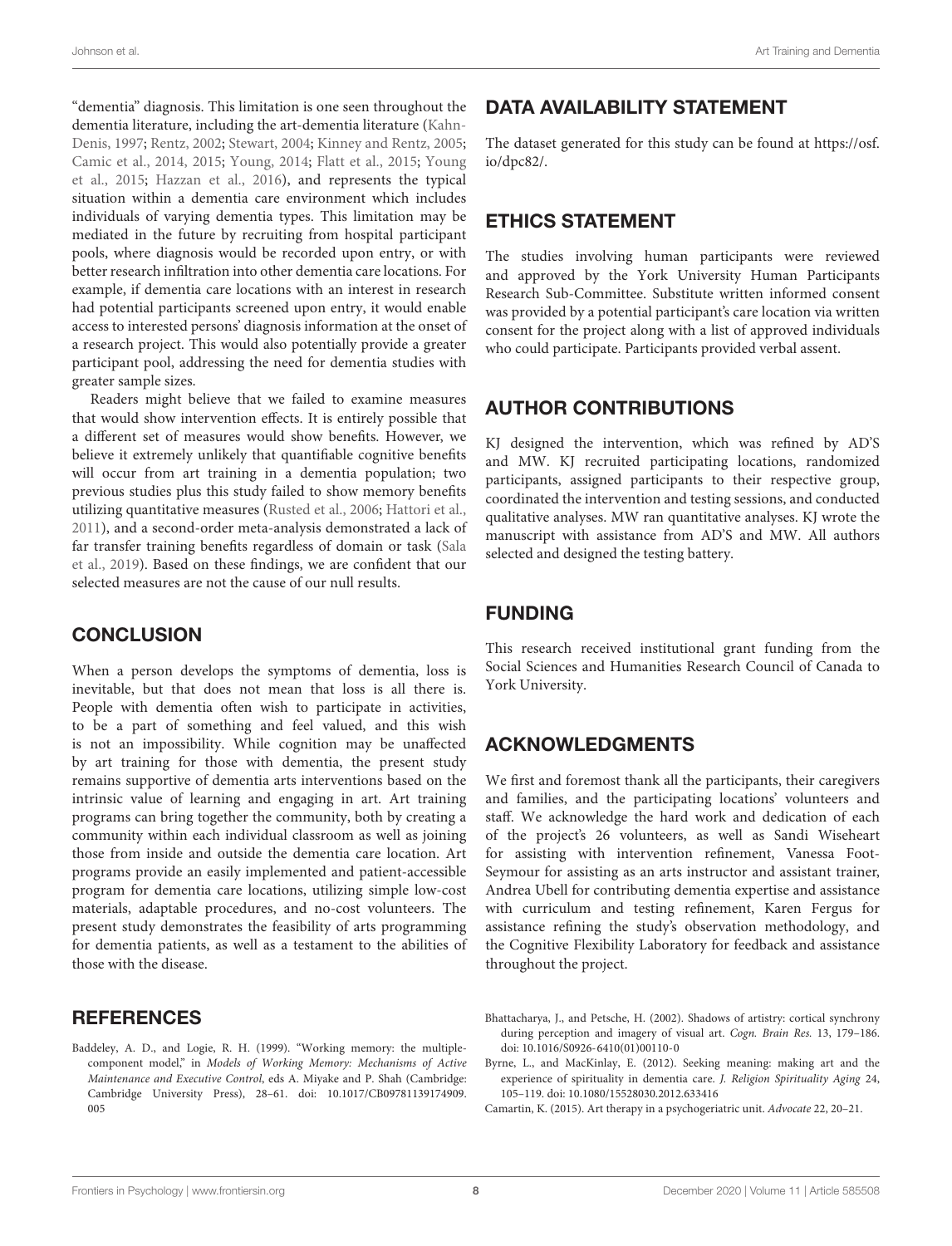- <span id="page-8-28"></span>Camic, P. M., Baker, E. L., and Tischler, V. (2015). Theorizing how art gallery interventions impact people with dementia and their caregivers. Gerontologist 56, 1033–1041. [doi: 10.1093/geront/gnv063](https://doi.org/10.1093/geront/gnv063)
- <span id="page-8-14"></span>Camic, P. M., Tischler, V., and Pearman, C. H. (2014). Viewing and making art together: a multi-session art-gallery-based intervention for people with dementia and their carers. Aging Mental Health 18, 161–168. [doi: 10.1080/](https://doi.org/10.1080/13607863.2013.818101) [13607863.2013.818101](https://doi.org/10.1080/13607863.2013.818101)
- <span id="page-8-3"></span>Caulfield, S. (2011). "Art, museums, and culture," in Enhancing Cognitive Fitness in Adults, eds P. E. Hartman-Stein and A. La Rue (New York, NY: Springer), 301–323.
- <span id="page-8-15"></span>Chancellor, B., Duncan, A., and Chatterjee, A. (2014). Art therapy for Alzheimer's disease and other dementias. J. Alzheimer's Dis. 39, 1–1. [doi: 10.3233/JAD-](https://doi.org/10.3233/JAD-131295)[131295](https://doi.org/10.3233/JAD-131295)
- <span id="page-8-24"></span>Cowl, A. L., and Gaugler, J. E. (2014). Efficacy of creative arts therapy in treatment of Alzheimer's disease and dementia: a systematic literature review. Activities Adaptation Aging 38, 281–330. [doi: 10.1080/01924788.2014.966547](https://doi.org/10.1080/01924788.2014.966547)
- <span id="page-8-4"></span>Douglas, S., James, I., and Ballard, C. (2004). Non-pharmacological interventions in dementia. Adv. Psychiatric Treat. 10, 171–177. [doi: 10.1192/apt.10.3.171](https://doi.org/10.1192/apt.10.3.171)
- <span id="page-8-1"></span>E Stewart (2004). Art therapy and neuroscience blend: working with patients who have dementia. Art Ther. 21, 148–155. [doi: 10.1080/07421656.2004.10129499](https://doi.org/10.1080/07421656.2004.10129499)
- <span id="page-8-16"></span>Ehresman, C. (2014). From rendering to remembering: art therapy for people with Alzheimer's disease. Int. J. Art Ther. 19, 43–51. [doi: 10.1080/17454832.2013.](https://doi.org/10.1080/17454832.2013.819023) [819023](https://doi.org/10.1080/17454832.2013.819023)
- <span id="page-8-38"></span>Fernandez-Duque, D., and Black, S. E. (2008). Selective attention in early dementia of Alzheimer type. Brain Cogn. 66, 221–231. [doi: 10.1016/j.bandc.2007.08.003](https://doi.org/10.1016/j.bandc.2007.08.003)
- <span id="page-8-29"></span>Flatt, J. D., Liptak, A., Oakley, M. A., Gogan, J., Varner, T., and Lingler, J. H. (2015). Subjective experiences of an art museum engagement activity for persons with early-stage Alzheimer's disease and their family caregivers. Am. J. Alzheimer's Dis. Other Dement. 30, 380–389. [doi: 10.1177/1533317514549953](https://doi.org/10.1177/1533317514549953)
- <span id="page-8-33"></span>Folstein, M. F., Folstein, S. E., and McHugh, P. R. (1975). "Mini-mental state": a practical method for grading the cognitive state of patients for the clinician. J. Psychiatric Res. 12, 189–198. [doi: 10.1016/0022-3956\(75\)](https://doi.org/10.1016/0022-3956(75)90026-6) [90026-6](https://doi.org/10.1016/0022-3956(75)90026-6)
- <span id="page-8-8"></span>Fornazzari, L. R. (2005). Preserved painting creativity in an artist with Alzheimer's disease. Eur. J. Neurol. 12, 419–424. [doi: 10.1111/j.1468-1331.2005.01128.x](https://doi.org/10.1111/j.1468-1331.2005.01128.x)
- <span id="page-8-35"></span>Foster, C. (2006). Vocabulary. Available online at: [www.oberlin.edu/amam/asia/](http://www.oberlin.edu/amam/asia/sculpture/documents/vocabulary.pdf) [sculpture/documents/vocabulary.pdf](http://www.oberlin.edu/amam/asia/sculpture/documents/vocabulary.pdf) (accessed November 24, 2014).
- <span id="page-8-41"></span>Fu, Q., Hoijtink, H., and Moerbeek, M. (2020). Sample-size determination for the Bayesian t test and Welch's test using the approximate adjusted fractional Bayes factor. Behav. Res. [doi: 10.3758/s13428-020-01408-1](https://doi.org/10.3758/s13428-020-01408-1)
- <span id="page-8-26"></span>Hattori, H., Hattori, C., Hokao, C., Mizushima, K., and Mase, T. (2011). Controlled study on the cognitive and psychological effect of coloring and drawing in mild Alzheimer's disease patients. Geriatrics Gerontol. Int. 11, 431–437. [doi:](https://doi.org/10.1111/j.1447-0594.2011.00698.x) [10.1111/j.1447-0594.2011.00698.x](https://doi.org/10.1111/j.1447-0594.2011.00698.x)
- <span id="page-8-36"></span>Hazzan, A. A., Humphrey, J., Kilgour-Walsh, L., Moros, K. L., Murray, C., Stanners, S., et al. (2016). Impact of the 'Artful Moments' intervention on persons with dementia and their care partners: a pilot study. Can. Geriatrics J. 19:1. [doi:](https://doi.org/10.5770/cgj.19.220) [10.5770/cgj.19.220](https://doi.org/10.5770/cgj.19.220)
- <span id="page-8-2"></span>Hersch, E. C., and Falzgraf, S. (2007). Management of the behavioral and psychological symptoms of dementia. Clin. Intervent. Aging 2:611. [doi: 10.2147/](https://doi.org/10.2147/CIA.S1698) [CIA.S1698](https://doi.org/10.2147/CIA.S1698)
- <span id="page-8-39"></span>Huntley, J. D., and Howard, R. J. (2010). Working memory in early Alzheimer's disease: a neuropsychological review. Int. J. Geriatric Psychiatry J. Psychiatry Late Life All. Sci. 25, 121–132. [doi: 10.1002/gps.2314](https://doi.org/10.1002/gps.2314)
- <span id="page-8-42"></span>Johnson, K. (2018). The Effect of Art Training on Dementia. Doctoral Dissertation, York University, Toronto, ON.
- <span id="page-8-0"></span>Kahn-Denis, K. B. (1997). Art therapy with geriatric dementia clients. Art Ther. 14, 194–199.
- <span id="page-8-34"></span>King, J., Goeman, D., and Koch, S. (2015). Dementia care in the community: access for culturally and linguistically diverse communities. Alzheimer's Dement. J. Alzheimer's Assoc. 11:581. [doi: 10.1016/j.jalz.2015.06.772](https://doi.org/10.1016/j.jalz.2015.06.772)
- <span id="page-8-21"></span>Kinney, J. M., and Rentz, C. A. (2005). Observed well-being among individuals with dementia: memories in the Making©, an art program, versus other structured activity. Am. J. Alzheimer's Dis. Other Dement. 20, 220–227. [doi: 10.1177/](https://doi.org/10.1177/153331750502000406) [153331750502000406](https://doi.org/10.1177/153331750502000406)
- <span id="page-8-6"></span>Kleiner-Fisman, G., and Lang, A. E. (2004). Insights into brain function through the examination of art: the influence of neurodegenerative diseases. Neuroreport 15, 933–937. [doi: 10.1097/00001756-200404290-00001](https://doi.org/10.1097/00001756-200404290-00001)
- <span id="page-8-31"></span>Locher, P. J. (2007). Editorial: twenty-five years of empirical studies of the arts. Empirical Stud. Arts 25, 117–120. [doi: 10.2190/G055-5326-0264-0786](https://doi.org/10.2190/G055-5326-0264-0786)
- <span id="page-8-32"></span>Matthews, K. (2016). The Effect of Art Training on Dementia. Masters thesis, York University, Toronto, ON.
- <span id="page-8-10"></span>Mendez, M. F. (2004). Dementia as a window to the neurology of art. Medical Hypotheses 63, 1–7. [doi: 10.1016/j.mehy.2004.03.002](https://doi.org/10.1016/j.mehy.2004.03.002)
- <span id="page-8-7"></span>Miller, B. L., and Hou, C. E. (2004). Portraits of artists: emergence of visual creativity in dementia. Arch. Neurol. 61, 842–844. [doi: 10.1001/archneur.61.6.](https://doi.org/10.1001/archneur.61.6.842) [842](https://doi.org/10.1001/archneur.61.6.842)
- <span id="page-8-40"></span>Nasreddine, Z. S., Phillips, N. A., Bédirian, V., Charbonneau, S., Whitehead, V., Collin, I., et al. (2005). The montreal cognitive assessment, MoCA: a brief screening tool for mild cognitive impairment. J. Am. Geriatrics Soc. 53, 695–699. [doi: 10.1111/j.1532-5415.2005.53221.x](https://doi.org/10.1111/j.1532-5415.2005.53221.x)
- <span id="page-8-22"></span>Parsa, A., Humble, L., and Gerber, C. (2010). Two art museum programs for people with dementia. Museums Soc. Issues 5, 217–234. [doi: 10.1179/msi.2010.5.](https://doi.org/10.1179/msi.2010.5.2.217) [2.217](https://doi.org/10.1179/msi.2010.5.2.217)
- <span id="page-8-23"></span>Peisah, C., Lawrence, G., and Reutens, S. (2011). Creative solutions for severe dementia with BPSD: a case of art therapy used in an inpatient and residential care setting. Int. Psychogeriatr. 23, 1011–1013. [doi: 10.1017/](https://doi.org/10.1017/S1041610211000457) [S1041610211000457](https://doi.org/10.1017/S1041610211000457)
- <span id="page-8-17"></span>Pérez-Fabello, M. J., and Campos, A. (2007). Influence of training in artistic skills on mental imaging capacity. Creativity Res. J. 19, 227–232. [doi: 10.1080/](https://doi.org/10.1080/10400410701397495) [10400410701397495](https://doi.org/10.1080/10400410701397495)
- <span id="page-8-44"></span>Perneczky, R., Wagenpfeil, S., Komossa, K., Grimmer, T., Diehl, J., and Kurz, A. (2006). Mapping scores onto stages: mini-mental state examination and clinical dementia rating. Am. J. Geriatric Psychiatry 14, 139–144. [doi: 10.1097/01.JGP.](https://doi.org/10.1097/01.JGP.0000192478.82189.a8) [0000192478.82189.a8](https://doi.org/10.1097/01.JGP.0000192478.82189.a8)
- <span id="page-8-13"></span>Perry, R. J., and Hodges, J. R. (1999). Attention and executive deficits in Alzheimer's disease: a critical review. Brain 122, 383–404. [doi: 10.1093/brain/122.3.383](https://doi.org/10.1093/brain/122.3.383)
- <span id="page-8-37"></span>Rankin, K. P., Liu, A. A., Howard, S., Slama, H., Hou, C. E., Shuster, K., et al. (2007). A case-controlled study of altered visual art production in Alzheimer's and FTLD. Cogn. Behav. Neurol. 20:48. [doi: 10.1097/WNN.0b013e3180](https://doi.org/10.1097/WNN.0b013e31803141dd) [3141dd](https://doi.org/10.1097/WNN.0b013e31803141dd)
- <span id="page-8-20"></span>Rentz, C. A. (2002). Memories in the Making©: Outcome-based evaluation of an art program for individuals with dementing illnesses. Am. J. Alzheimer's Dis. Other Dement. 17, 175–181. [doi: 10.1177/153331750201700310](https://doi.org/10.1177/153331750201700310)
- <span id="page-8-25"></span>Rusted, J., Sheppard, L., and Waller, D. (2006). A multi-centre randomized control group trial on the use of art therapy for older people with dementia. Group Analysis 39, 517–536. [doi: 10.1177/0533316406071447](https://doi.org/10.1177/0533316406071447)
- <span id="page-8-43"></span>Sala, G., Aksayli, N. D., Tatlidil, K. S., Tatsumi, T., Gondo, Y., and Gobet, F. (2019). Near and far transfer in cognitive training: a second-order meta-analysis. Collabra Psychol. 5, 1–22. [doi: 10.1525/collabra.203](https://doi.org/10.1525/collabra.203)
- <span id="page-8-5"></span>Sauer, P. E., Fopma-Loy, J., Kinney, J. M., and Lokon, E. (2016). "It makes me feel like myself": person-centered versus traditional visual arts activities for people with dementia. Dementia 15, 895–912. [doi: 10.1177/147130121454](https://doi.org/10.1177/1471301214543958) [3958](https://doi.org/10.1177/1471301214543958)
- <span id="page-8-12"></span>Schneider, J., Hazel, S., Morgner, C., and Dening, T. (2019). Facilitation of positive social interaction through visual art in dementia: a case study using videoanalysis. Ageing Soc. 39, 1731–1751. [doi: 10.1017/S0144686X1800020X](https://doi.org/10.1017/S0144686X1800020X)
- <span id="page-8-9"></span>Shinagawa, S., and Miller, B. L. (2014). Dementia and art. 認知神経科学 15, 171–174. [doi: 10.11253/ninchishinkeikagaku.15.171](https://doi.org/10.11253/ninchishinkeikagaku.15.171)
- <span id="page-8-18"></span>Takahashi, J., and Hatakeyama, T. (2011). Spatial and nonspatial working memory and visual search. Psychol. Rep. 108, 893–907. [doi: 10.2466/04.22.24.PR0.108.3.](https://doi.org/10.2466/04.22.24.PR0.108.3.893-907) [893-907](https://doi.org/10.2466/04.22.24.PR0.108.3.893-907)
- <span id="page-8-30"></span>Tuokko, H., Vernon-Wilkinson, R., Weir, J., and Beattie, B. L. (1991). Cued recall and early identification of dementia. J. Clin. Exp. Neuropsychol. 13, 871–879. [doi: 10.1080/01688639108405104](https://doi.org/10.1080/01688639108405104)
- <span id="page-8-27"></span>Ullán, A. M., Belver, M. H., Badía, M., Moreno, C., Garrido, E., Gómez-Isla, J., et al. (2013). Contributions of an artistic educational program for older people with early dementia: An exploratory qualitative study. Dementia 12, 425–446. [doi: 10.1177/1471301211430650](https://doi.org/10.1177/1471301211430650)
- <span id="page-8-11"></span>Van Buren, B., Bromberger, B., Potts, D., Miller, B., and Chatterjee, A. (2013). Changes in painting styles of two artists with Alzheimer's disease. Psychol. Aesthetics Creativity Arts 7:89. [doi: 10.1037/a0029332](https://doi.org/10.1037/a0029332)
- <span id="page-8-19"></span>Windle, G., Gregory, S., Howson-Griffiths, T., Newman, A., O'Brien, D., and Goulding, A. (2018a). Exploring the theoretical foundations of visual art programmes for people living with dementia. Dementia 17, 702–727. [doi: 10.](https://doi.org/10.1177/1471301217726613) [1177/1471301217726613](https://doi.org/10.1177/1471301217726613)